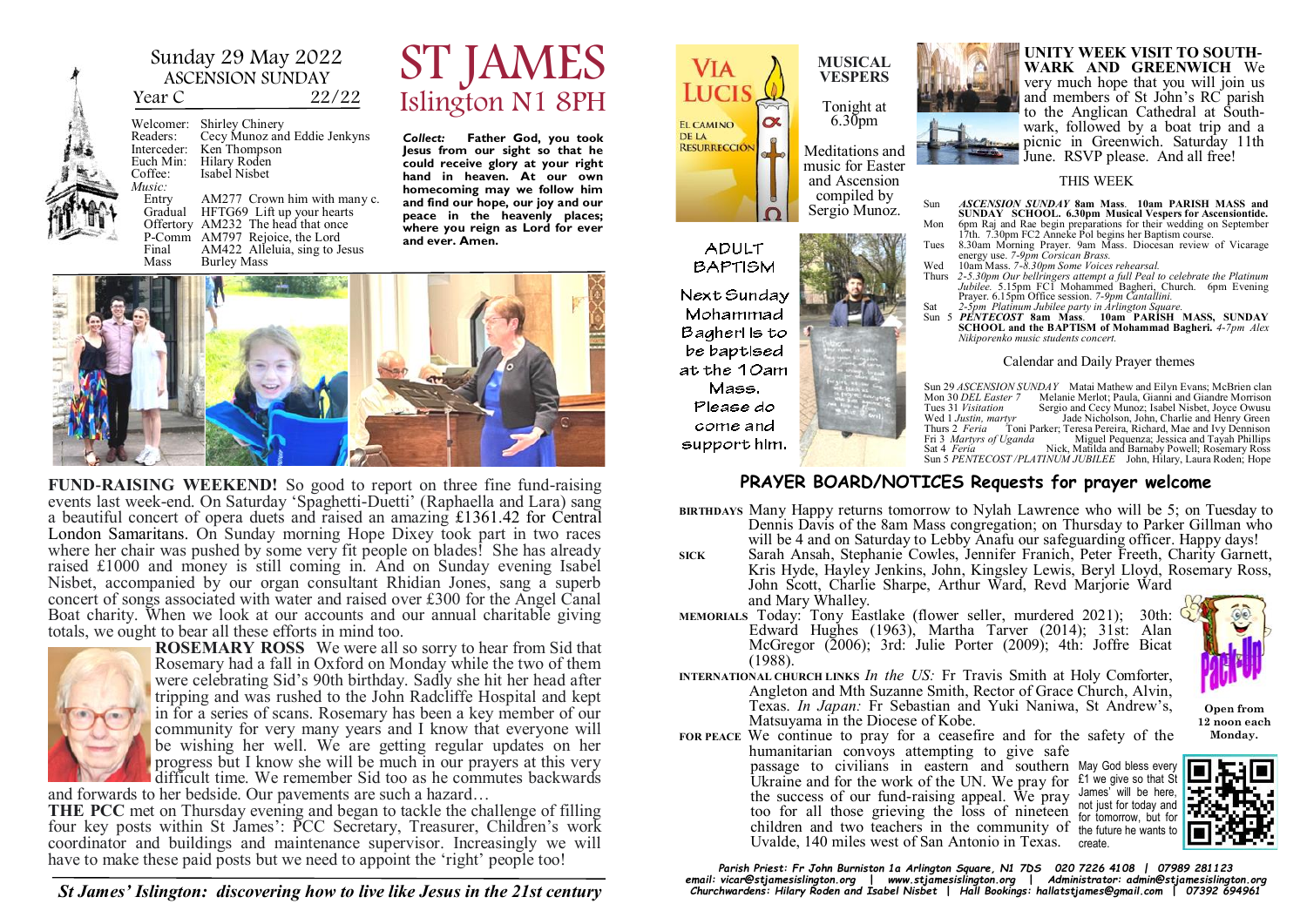

## PARISH MASS for Ascension Sunday May 29th 2022

# as streamed from St James' Church Islington N1

## PARISH MASS FOR ASCENSION SUNDAY 2022

*Entry Hymn:* **AM227 Crown him with many crowns <b>Example 1**t Diadematal

*Crown him with many crowns, the Lamb upon his throne; hark, how the heavenly anthem drowns all music but its own! Awake, my soul, and sing of him who died for thee, and hail him as thy matchless king through all eternity.* 

*Crown him the Lord of love; behold his hands and side, those wounds yet visible above in beauty glorified: no angel in the sky can fully bear the sight, but downward bend his burning eye at mysteries so bright.*

*Crown him the Lord of peace, whose power a sceptre sways from pole to pole, that wars may cease, and all be prayer and praise: his reign shall know no end, and round his piercèd feet fair flowers of paradise extend their fragrance ever sweet.*

*Crown him the Lord of years, the Potentate of time, creator of the rolling spheres, ineffably sublime: all hail, Redeemer, hail! For thou hast died for me; thy praise shall never, never fail throughout eternity.* 

(Words: Matthew Bridges)

#### **The Greeting**

In the name of the Father, and of the Son, and of the Holy Spirit. **Amen.**

Grace, mercy and peace from God our Father and the Lord Jesus Christ be with you. **And also with you.**

*Words of welcome* 

#### *The Preparation*

Clap your hands, all you peoples; shout to God with a cry of joy. **For the Lord Most High is to be feared; he is the great king over all the earth.** He subdues the peoples under us, and the nations under our feet. **God is gone up with a shout, the Lord with the sound of the horn.**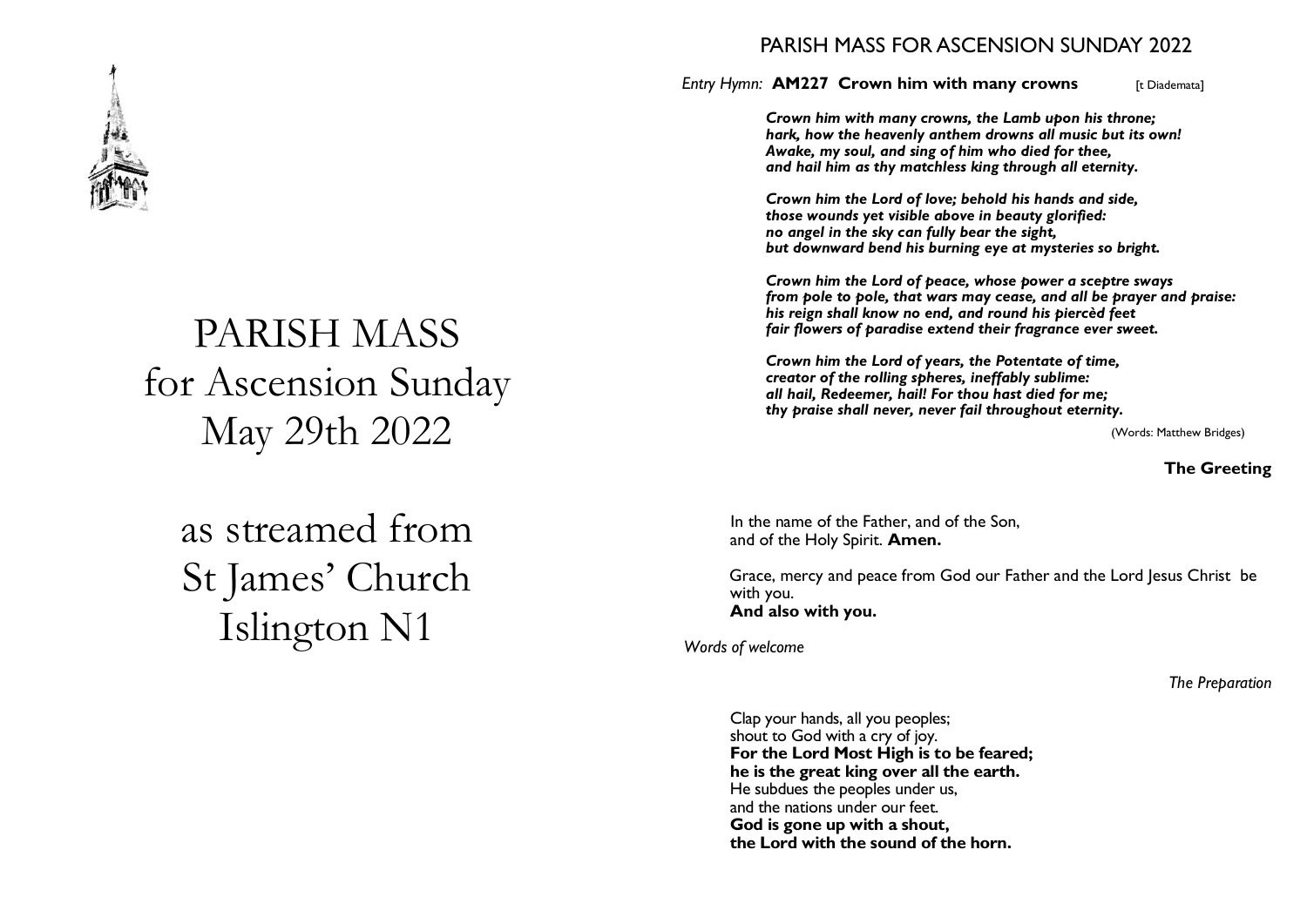Sing praises to God, sing praises; sing praises to our king, sing praises. **For God is king over all the earth; sing praises with all your skill.** God reigns over the nations; God sits upon his holy throne. **The rulers of the earth belong to God, and he is highly exalted.**

Dear friends in Christ, for forty days we have been celebrating the mighty resurrection of our Lord Jesus Christ, his bursting from the tomb and his defeat over sin and death. Together we have recalled how he appeared to his disciples many times and told them about the Kingdom of God. Today we recall how he left this earth, ascending into heaven to take his throne at the right hand of the Father where he constantly intercedes for us. Seeing, then, that we have a great high priest who has passed into the heavens, Jesus the Son of God, let us draw near with renewed confidence and with humble hearts, and make our confession to our Heavenly Father.

#### **Confession**

**Most merciful God, Father of our Lord Jesus Christ, we confess that we have sinned in thought, word and deed. We have not loved you with our whole heart. We have not loved our neighbours as ourselves. In your mercy forgive what we have been, help us to amend what we are, and direct what we shall be; that we may do justly, love mercy, and walk humbly with you, our God. Amen.**

May the God of love and power forgive us and free us from our sins, heal and strengthen us by his Spirit, and raise us to new life, in Christ our Lord. **Amen.**

#### **Gloria**

*Glory to God in the highest, and peace to his people on earth.*

*Lord God, heavenly King, almighty God and Father, we worship you, we give you thanks, we praise you for your glory.* 

*Lord Jesus Christ, only Son of the Father, Lord God, Lamb of God, you take away the sins for the world: have mercy on us; you are seated at the right hand of the Father: receive our prayer.* *For you alone are the holy One, you alone are the Lord, you alone are the Most High, Jesus Christ, with the Holy Spirit, in the glory of God the Father. Amen.* 

### **Collect**

**Father God, you took Jesus from our sight so that he could receive glory at your right hand in heaven. At our own homecoming may we follow him and find our hope, our joy and our peace in the heavenly places; where you reign as Lord for ever and ever. Amen.** 

*Sit* **The Word of** 

#### **God**

*1st Reading:* (Acts 1: 1-11) In the first book, Theophilus, I wrote about all that Jesus did and taught from the beginning until the day when he was taken up to heaven, after giving instructions through the Holy Spirit to the apostles whom he had chosen. After his suffering he presented himself alive to them by many convincing proofs, appearing to them over the course of forty days and speaking about the kingdom of God.

While staying with them, he ordered them not to leave Jerusalem, but to wait there for the promise of the Father. 'This', he said, 'is what you have heard from me; for John baptised with water, but you will be baptised with the Holy Spirit not many days from now.'

So when they had come together, they asked him, 'Lord, is this the time when you will restore the kingdom to Israel?' He replied, 'It is not for you to know the times or periods that the Father has set by his own authority. But you will receive power when the Holy Spirit has come upon you; and you will be my witnesses in Jerusalem, in all Judea and Samaria, and to the ends of the earth.' When he had said this, as they were watching, he was lifted up, and a cloud took him out of their sight. While he was going and they were gazing up towards heaven, suddenly two men in white robes stood by them. They said, 'Men of Galilee, why do you stand looking up towards heaven? This Jesus, who has been taken up from you into heaven, will come in the same way as you saw him go into heaven.'

This is the Word of the Lord. **Thanks be to God.** 

*We stay sitting for Gradual:* **HFTG69 Lift up your hearts** [t AM43 Stand Up]

*Lift up your hearts, believers! This is the holy day when Jesus, our Redeemer, completes salvation's way. The forty days are over and clouds stand high and bright as Christ, the Lord of glory, is named as God's delight.*

*Lift up your hearts, believers! Ye gates, lift up your heads! Though minds be full of wonder, though souls be filled with dread, the Spirit has been promised and though we are alone we wait until the moment when fire and wind are known.*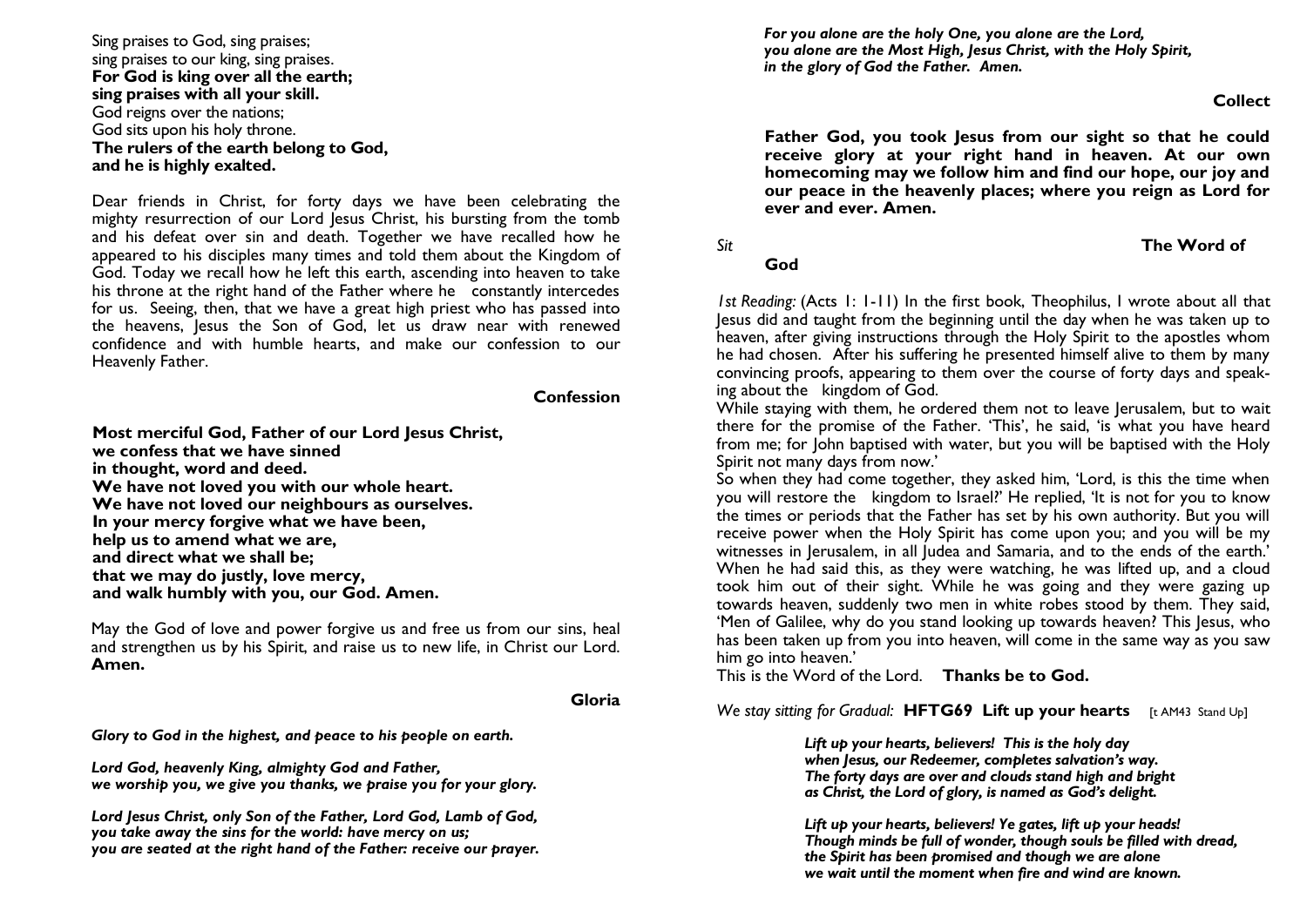*Lift up your hearts, believers! And do not be downcast, for Jesus, our Redeemer receives his crown at last. The thorns of crucifixion are changed into stars of light,* and Christ the Lord of glory is named as God's delight. (Words: Sylvia Duncan)

*2nd Reading:* (Ephesians 1: 15-end) I have heard of your faith in the Lord Jesus and your love towards all the saints, and for this reason I do not cease to give thanks for you as I remember you in my prayers.

I pray that the God of our Lord Jesus Christ, the Father of glory, may give you a spirit of wisdom and revelation as you come to know him, so that, with the eyes of your heart enlightened, you may know what is the hope to which he has called you, what are the riches of his glorious inheritance among the saints, and what is the immeasurable greatness of his power for us who believe, according to the working of his great power. God put this power to work in Christ when he raised him from the dead and seated him at his right hand in the heavenly places, far above all rule and authority and power and dominion, and above every name that is named, not only in this age but also in the age to come. And he has put all things under his feet and has made him the head over all things for the church, which is his body, the fullness of him who fills all in all.

This is the Word of the Lord. **Thanks be to God.** 

*A short time of silence follows as we reflect on all we have heard.* 

Let us stand and welcome the Gospel.

**Gospel Acclamation**



#### *We say together:*

*We sing together:*

**Go, make disciples of all the nations; I am with you always; yes, to the end of time.** 

#### *We sing once more:*

**Alleluia, your words, O Lord...**

The Lord be with you. **And also with you.**  Hear the Gospel of Our Lord Jesus Christ according to Luke **Glory to you, O Lord.**

(St Luke 24: 44-end) Then Jesus said to them, 'These are my words that I spoke to you while I was still with you - that everything written about me in the law of Moses, the prophets, and the psalms must be fulfilled.' Then he opened their minds to understand the scriptures, and he said to them, 'Thus it is written, that the Messiah is to suffer and to rise from the dead on the third day, and that repentance and forgiveness of sins is to be proclaimed in his name to all nations, beginning from Jerusalem.

You are witnesses of these things. And see, I am sending upon you what my Father promised; so stay here in the city until you have been clothed with power from on high.'

Then he led them out as far as Bethany, and, lifting up his hands, he blessed them. While he was blessing them, he withdrew from them and was carried up into heaven. And they worshipped him, and returned to Jerusalem with great joy; and they were continually in the temple blessing God.

This is the Gospel of the Lord **Praise to you, O Christ.** 

#### **Sermon**

*Stand* **Affirmation of Faith**

**We believe in God the Father; the almighty who is, and was, and is to come.**

**We believe in Jesus Christ; the faithful witness, the first-born from the dead, the King of Kings who loves us and has freed us from our sins by his blood.**

**We believe in the Holy Spirit, giver of many gifts, sent from the throne on high. We believe in one God: Father, Son and Holy Spirit.** 

#### *Sit* **Prayers of Intercession**

*At the end:* **Accept these prayers for the sake of your Son, our Saviour Jesus Christ. Amen.** 

#### **Stand <b>The Peace**

Jesus says: 'Peace I leave you; my peace I give to you. If you love me, rejoice because I am going to the Father. Alleluia. The peace of the Lord be always with you. **And also with you.** 

Let us offer one another a sign of peace.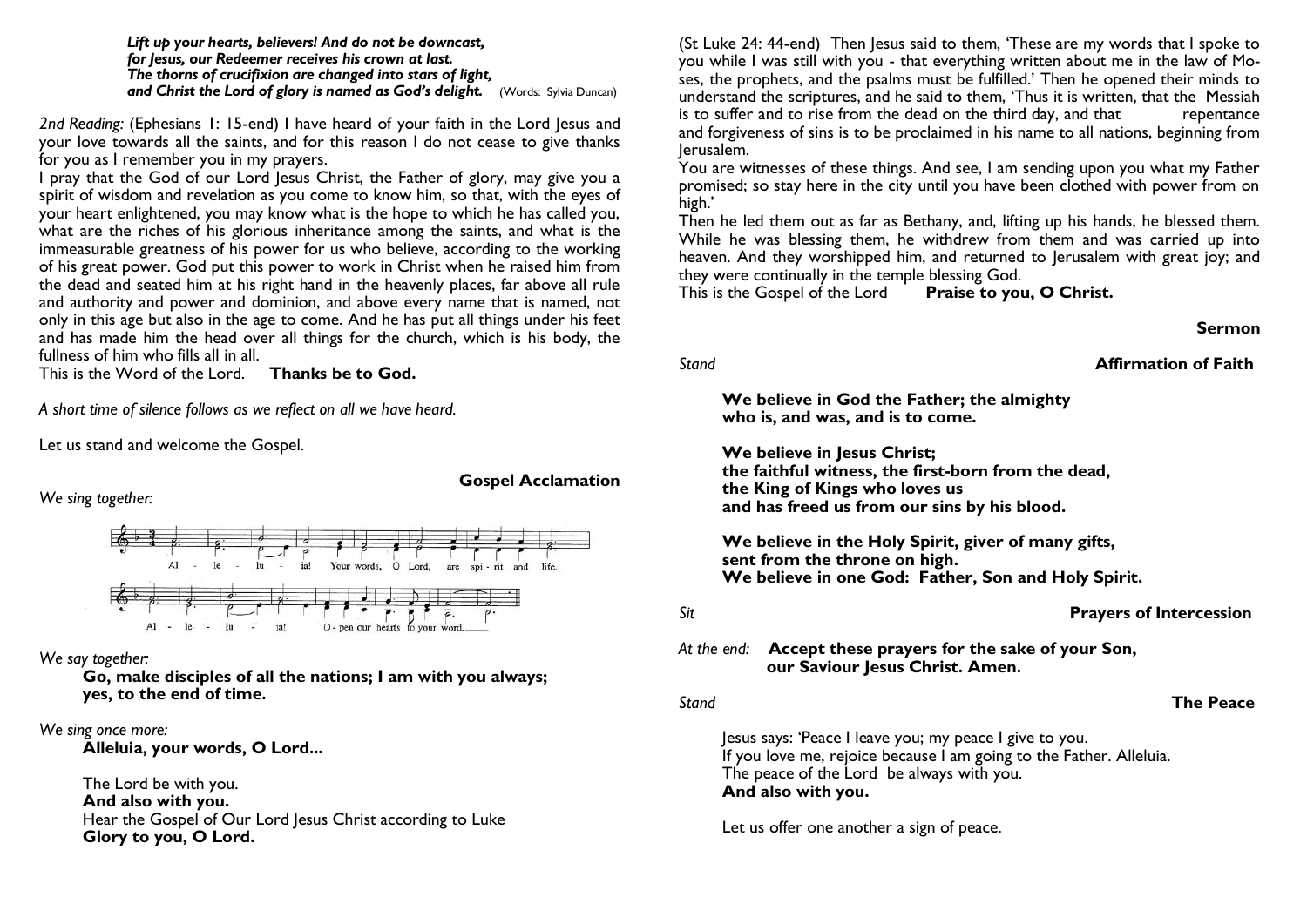*The head that once was crowned with thorns is crowned with glory now: a royal diadem adorns the mighty Victor's brow.* 

*The highest place that heaven affords is his, is his by right, the King of kings, and Lord of lords, and haven's eternal light;*

*The joy of all who dwell above, the joy of all below, to whom he manifests his love, and grants his name to know.* 

*The cross he bore is life and health, though shame and death to him; his people's hope, his people's wealth, their everlasting king. (Words: Thomas Kelly)* 

#### **Remain standing At the Offertory**

Blessed are you, Lord, God of all creation. Through your goodness we have this bread to offer, which earth has given and human hands have made. It will become for us the bread of life. **Blessed be God for ever.** 

Blessed are you, Lord, God of creation. Through your goodness we have this wine to offer, Fruit of the vine and work of human hands. It will become our spiritual drink. **Blessed be God for ever.** 

Pray, my friends, that our thanksgiving may be acceptable to God, the almighty Father.

**May the Lord accept this sacrifice from our hands for the praise and glory of his name, for our good, and the good of all his Church.** 

Eternal God, our Saviour Jesus Christ has promised to be with us to the end of time. Accept all that we offer you this day, and renew us in his transfigured life; for the sake of Jesus Christ our Lord. **Amen.**

#### *Remain standing* **Eucharistic Prayer E**

The Lord be with you. **And also with you.** Lift up your hearts. **We lift them to the Lord.** Let us give thanks to the Lord our God. **It is right to give thanks and praise.**

Father, it is indeed right and good, our duty and our joy, always and everywhere to give you thanks, holy Father, almighty and eternal God, through Jesus Christ the king of glory.

Born of a woman, he came to rescue our human race. By dying for us, he trampled death and conquered sin. By his resurrection he opened the way to life eternal. By his ascension he gave us the sure hope that where he is, we may surely be.

Therefore all God's people sing out their joy and with the saints and angels we offer this hymn of praise:



*Sit* How wonderful the works of your hands, O Lord! As a mother tenderly gathers her children you embraced a people as your own. When they turned away and rebelled your love remained steadfast.

From them you raised up Jesus our Saviour, born of Mary, to be the living bread, in whom all our hungers are satisfied. He offered his life for sinners and with a love stronger than death he opened wide his arms on the cross.

On the night before he died, he came to supper with his friends, and taking bread, he gave you thanks. He broke it and gave it to them, saying: Take, eat; this is my body which is given for you; do this in remembrance of me.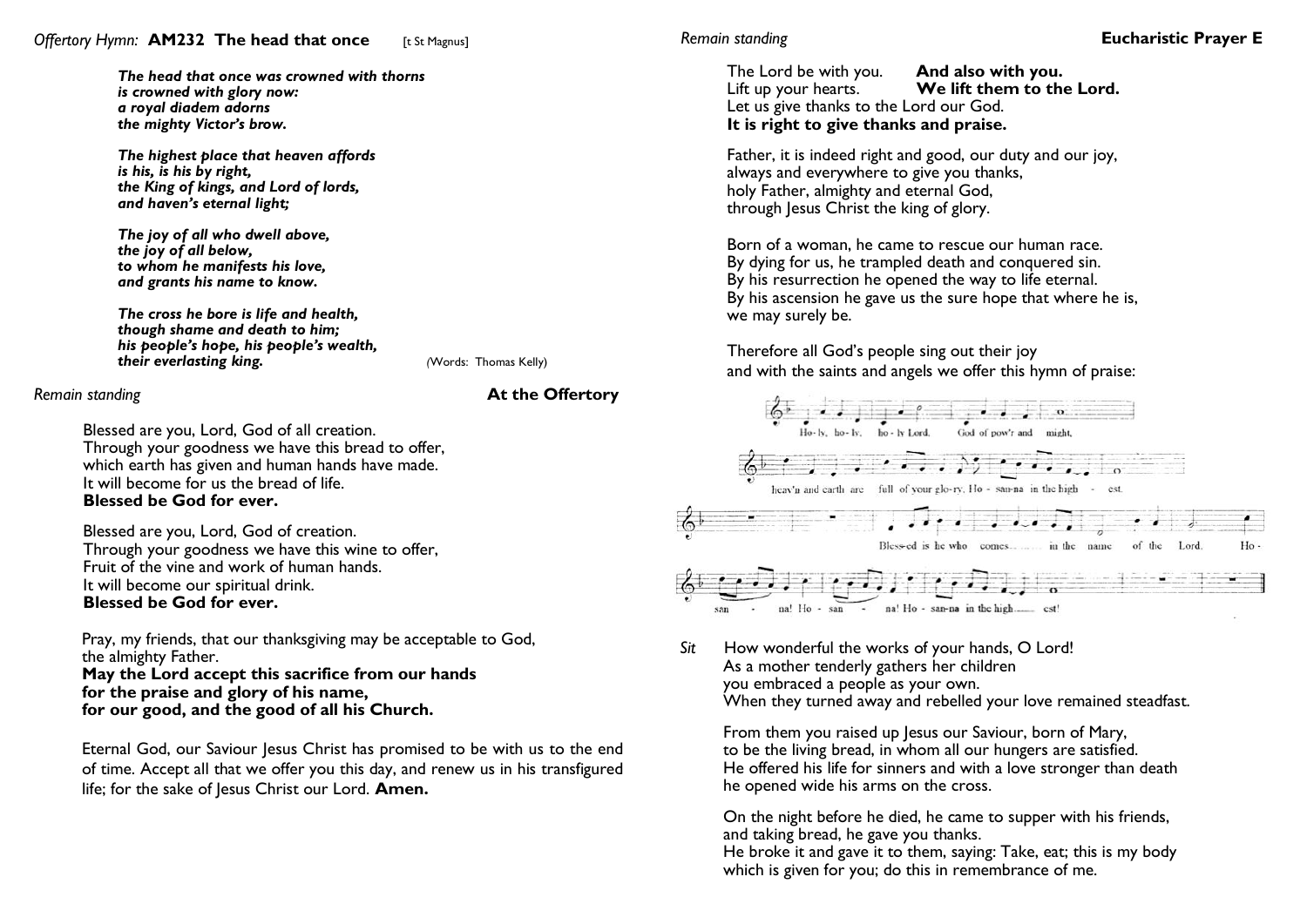At the end of supper, taking the cup of wine, he gave you thanks, and said: Drink this, all of you, this is my blood of the new covenant, which is shed for you and for many for the forgiveness of sins. Do this as often as you drink it, in remembrance of me.

Let us proclaim the mystery of our faith:

**Dying you destroyed our death, Rising you restored our life. Lord Jesus, come in glory.** 

Father, we plead with confidence his sacrifice made once for all upon the cross; we remember his dying and rising in glory, and we rejoice that he intercedes for us at your right hand.

Pour out your Holy Spirit as we bring before you these gifts of your creation; may they be for us the body and blood of your dear Son.

As we eat and drink these holy things in your presence, form us into the likeness of Christ, and build us into a living temple to your glory.

Bring us at the last with Mary, the Mother of God, St James, St Peter and all the saints to the vision of that eternal splendour for which you have created us; through Jesus Christ, our Lord; by him, with him, and in him, with all who stand before you in earth and heaven, we worship you, Father almighty, in songs of everlasting praise:



Bless-ing and hon-our and glo-ry and power

be yours for ev-er and ev-er. A-men.

**Lord's Prayer**

As our Saviour taught us, so we pray: **Our Father, who art in heaven, hallowed be thy name; thy kingdom come; thy will be done; on earth as it is in heaven. Give us this day our daily bread, And forgive us our trespasses, as we forgive those who trespass against us. And lead us not into temptation; but deliver us from evil. For thine is the kingdom, the power and the glory, for ever and ever. Amen.** 

Lord, we died with you on the cross. **Now we are raised to new life.**  We were buried in your tomb. **Now we share in your resurrection.**  We watched as you ascended into heaven. **Now live in us as you live with the Father.** 



#### **Invitation**

Draw near with faith, receive the Body of our Lord Jesus Christ which was broken for you, and his blood which was shed for you.

Eat and drink in remembrance that he died for you and feed on him in your hearts with thanksgiving; for this is the Lamb of God who takes away the sin of the world. Happy are those who are called to his Supper.

**Lord, I am not worthy to receive you, but only say the word and I shall be healed.** 

*Sit* **After Communion** 

#### **Communion Hymn: AM769 Rejoice, the Lord is King** [t Gopsal]

*Rejoice, the Lord is King your Lord and King adore; mortals, give thanks and sing, and triumph evermore. Lift up your heart, lift up your voice. Rejoice again, I say, rejoice.*

*Jesus the Saviour, reigns, the God of truth and love; when he hath purged our stains, he took his seat above: Lift up…*